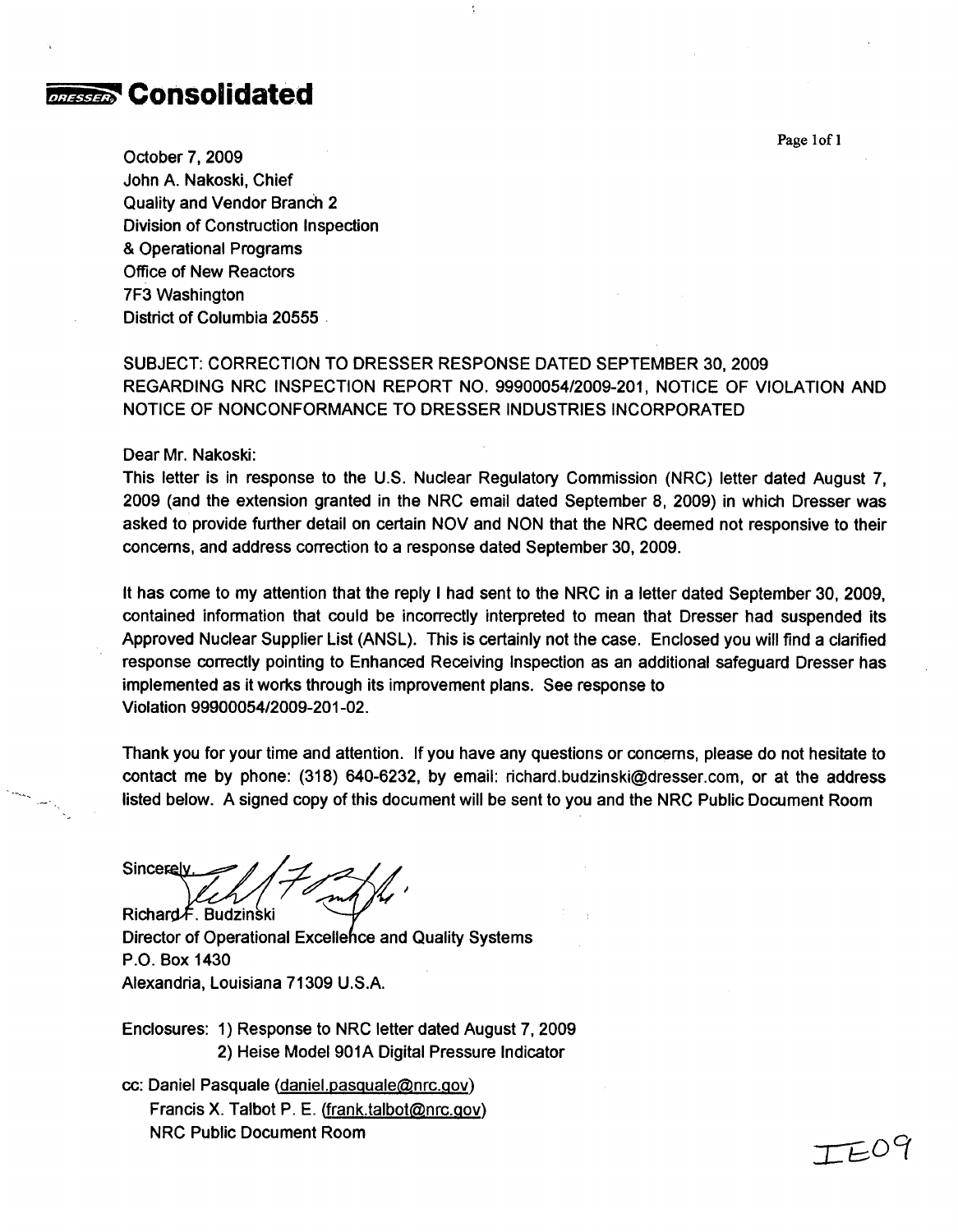

Page I of **9**

Richard Budzinski, Director Operational Excellence & Quality Systems Dresser, Inc. Alexandria, Louisiana 71309

SUBJECT: Response to NRC Inspection Report No. 99900054/2009-201, Notice of Violation and Notice of Nonconformance to Dresser Industries Incorporated, letter dated August 7, 2009

Violation 9990005412009.201.02 related to Dresser's failure to provide instructions for determining when 10 CFR Part 21 requirements are applicable and must be included in Dresser's procurement documents to suppliers on its Approved Nuclear Supplier List (ANSL). Your response indicated the following corrective actions to prevent recurrence:

Dresser's QSM and QSP-6 will have the requirements added to specify the provisions of 10 CFR Part 21 that apply to Class A and B parts. The corrective steps include plans to revise QSP-6 in July 2009 and the QSM in September 2009.

These 10 CFR Part 21 requirements should also apply to Dresser Quality Class C parts, "Essential items, non-pressure boundary that are outside the scope of the code." Please provide further details on Dresser plans to revise QSP-6 and the QSM to meet 10 CFR 21.31, "Procurement documents," related to imposing procurement document requirements on Dresser suppliers listed on the ANSL.

10 CFR 21.31, states, in part, that "each individual, corporation, partnership or other entity shall ensure that each procurement document for a facility, or basic component, specifies, when applicable, that the provisions of Part 21 apply." Additionally, 10 CFR Part 50, Appendix B, Criterion IV, "Procurement Document Control," states, in part, that "measures shall be established to assure adequate quality are included in the documents for procurement of material, equipment and services, whether purchased by the applicant or by its contractors or subcontractors." Since procurement documents for basic components are essential Quality elements related to Dresser's scope of supply, it must address the QA procurement documents in 10 CFR 21.31. Furthermore, ANSI/ASME NQA-1, Basic Requirement 18, "Audits," states "Planned and schedule audits shall be performed to verify compliance with all aspects of the quality assurance program." RG 1.28, Regulatory Position 3.2, "External Audits," states "the applicant or licensee should either audit its supplier's quality assurance program on a triennial basis or arrange for such audit." In either case, the audits should be implemented in accordance with Supplement **18S-1** of ANSI/ASME NQA.1." This includes external audits of QA procurement documents meeting the requirements in 10 CFR 50, Appendix B, Criterion IV and 10 CFR 21.31.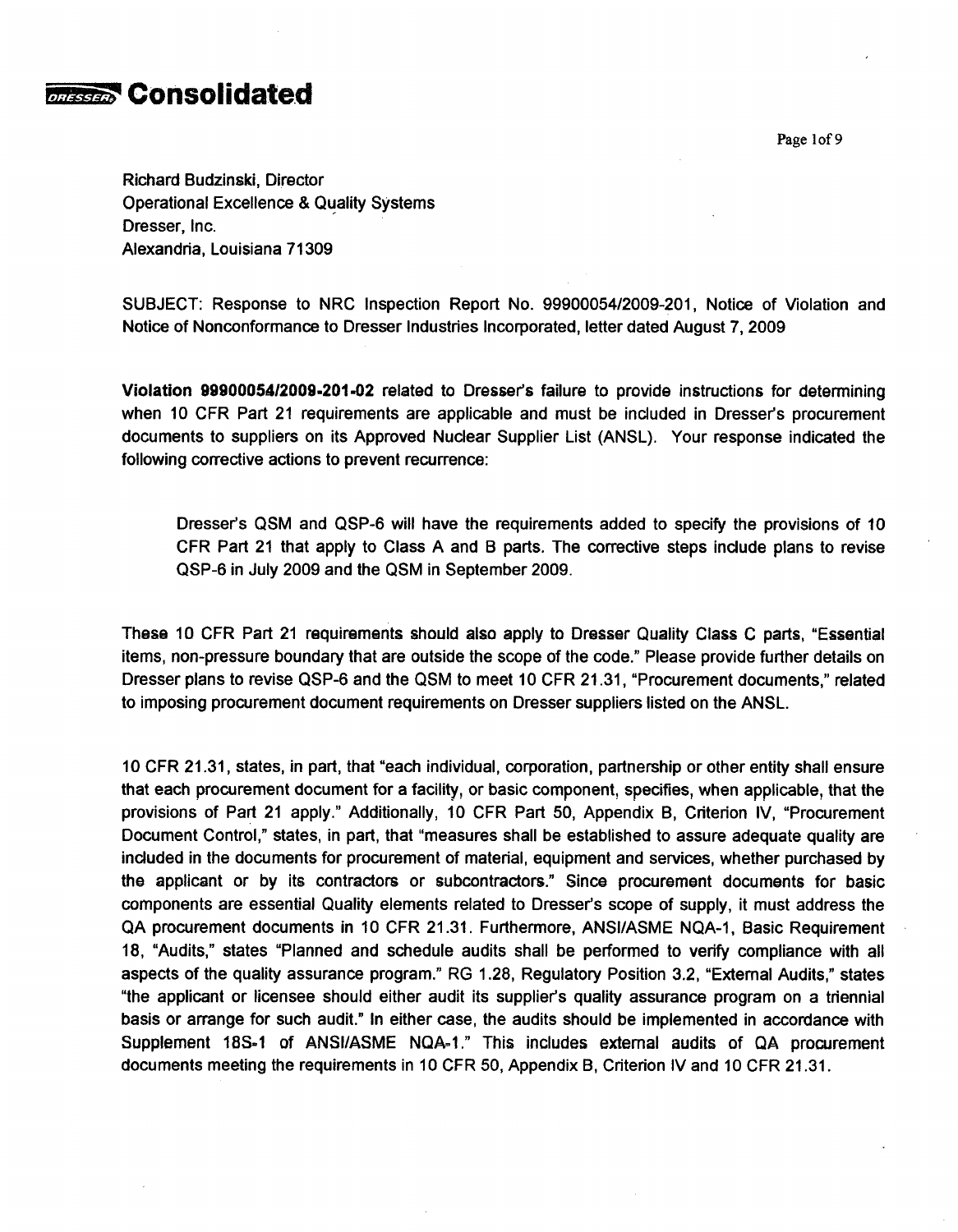Page 2of 9

Based on the above, please provide details on Dresser plans to conduct external audits of the Dresser supplier's (ANSL suppliers) compliance to 10 CFR 21.31. These external audit plans should include Dresser's evaluation of extent of condition of active or closed Dresser purchase orders to verify compliance with 10 CFR 21.31. Dresser needs to address revising active purchase orders to impose 10 CFR Part 21 requirements on the ANSL suppliers.

# Further corrective steps that will be taken and the expected results to be achieved:

- *1)* 10 CFR Part 21 and 10 CFR Part 50, Appendix B will be imposed when purchasing a Basic Component. The Commercial Grade Dedication process will be invoked where Dresser dedicates a commercial grade item.
- 2) Dresser has submitted a revised Quality Policy Manual to its ANIS for review. The revised QPM directly references the following:
	- a. NRC 10 CFR Part 50 Appendix B
	- b. NRC **10** CFR Part 21
	- c. NCA 4000

**Consolidated** 

- d. NQA-1 (Part 1, 1994)
- e. EPRI 5652
- f. NRC Generic Letter (GL) 91-05

The ANIS has responded with requests for additional changes and details, including to the Level 2 document that replaces QSP 06 (QSCP 2006).

3) As an additional safeguard, and until as these documents are finalized, Dresser has implemented measures to have each new purchase order (for items designated as Safety Related) reviewed by a Quality Engineer and the Dedication Engineer to determine whether 10 CFR Part 21 and 10 CFR Part 50, Appendix B apply. The ANSL suppliers that are accepting compliance to IOCFR part 21 and 10CFR Part 50, Appendix B, as required by 10 CFR 21.31. New purchase orders for material or parts purchased from suppliers not accepting 10CFR Part 21 or 1OCFR Part 50, Appendix B, will not contain requirements of these NRC regulations.

Records are available for review

4) As stated in item 1) above, Dresser understands that all suppliers of material or parts for Safety Related products (Basic Components) will be treated as 10CFR Part 50, Appendix B suppliers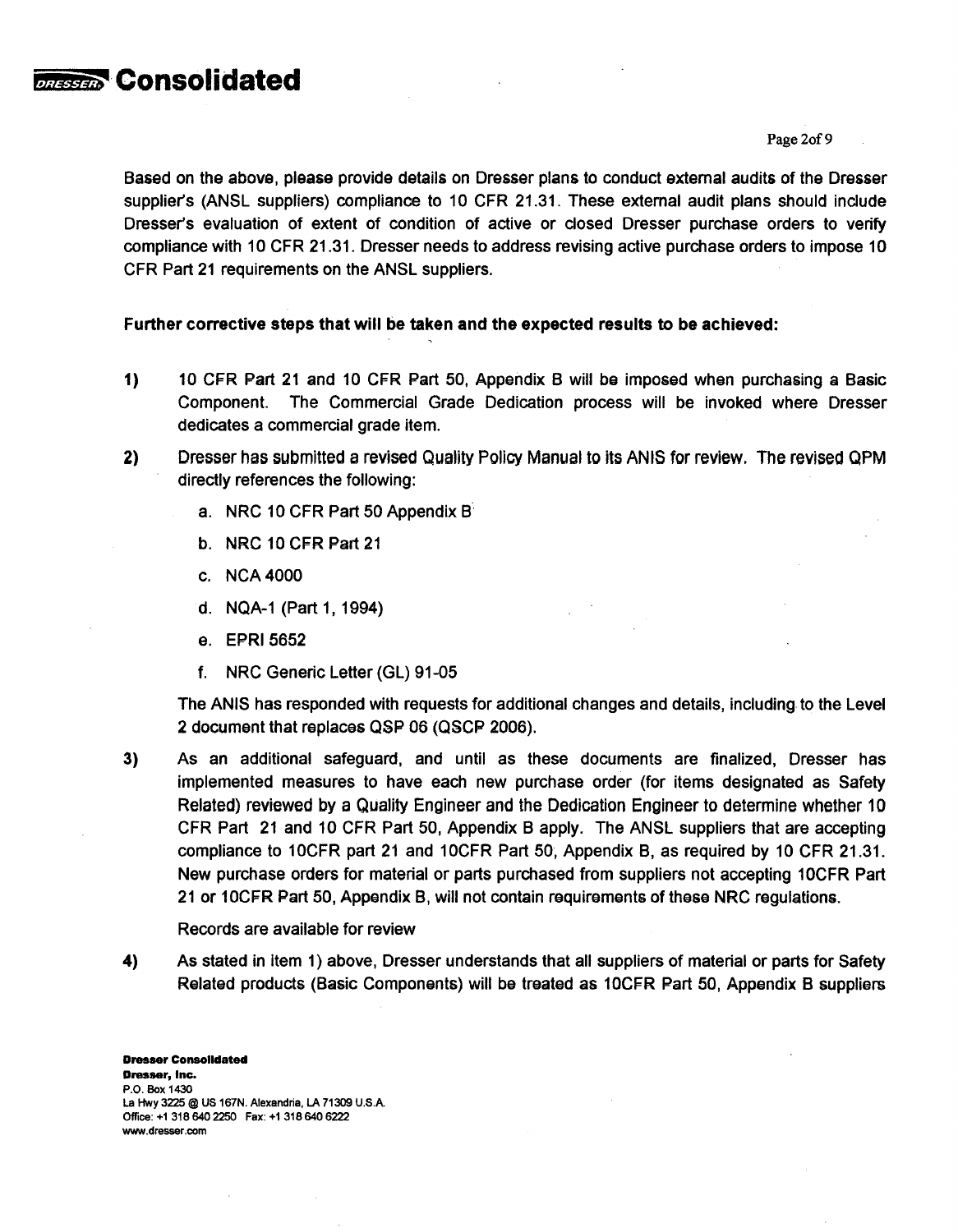

Page 3of 9

(1OCFR Part 21 applies), or the material and/or parts will be dedicated by Dresser. Dresser has completed desk reviews of all suppliers on the ANSL, and is in process of conducting external audits on these suppliers.

- 5) Dresser has implemented Enhanced Receiving Inspection as an additional safeguard as it works through the improvement program.
- 6) As already noted above, Dresser will write and release QSCP-2006, to replace QSP-06. The new Level 2 procedures will impose the requirements of 10CFR Part 21 and 10CFR Part 50, Appendix B on suppliers of material, parts, or services to be used as basic components in safety related parts or valves. Additionally, the new Level 2 procedures will provide for material and parts to be purchased from suppliers not accepting 10CFR Part 21 and 10CFR Part 50, Appendix B. These parts and material will be dedicated, and ultimately accepted as basic components by Dresser. Where technical data are provided by suppliers for use in Dresser's dedication program, the guidelines of EPRI 5652 will be invoked.
- 7) Audit checklist will be revised to include evaluation of active or closed Dresser purchase orders to verify compliance with 10 CFR 21.31. (The requirement of 10 CFR 21.31, Procurement Documents is: Each individual, corporation, partnership, dedicating entity, or other entity subject to the regulations in this part shall ensure that each procurement document for a facility, or a basic component issued by him, her or it on or after January 6, 1978, specifies, when applicable, that the provisions of 10 CFR Part 21 apply.)

## Dates when full compliance will be achieved:

- 1) NA
- 2) Approval by ANIS by 12/31/2009
- 3) On-going
- 4) On-going
- 5) On-going thru April, 2010
- 6) December 4, 2009
- 7) December 4, 2009

Nonconformance 99900054/2009-201-05 related to Dresser's failure to implement an adequate commercial grade dedication (CGD) program as noted by six examples of inadequate guidance for dedicating commercial grade item (CGI) as basic components in safety related relief valves.

Dresser Consolidated Dresser, Inc. P.O. Box 1430 La Hwy 3225 @ US 167N. Alexandria, LA 71309 U.S.A Office: +13186402250 Fax: +13186406222 www.dresser.com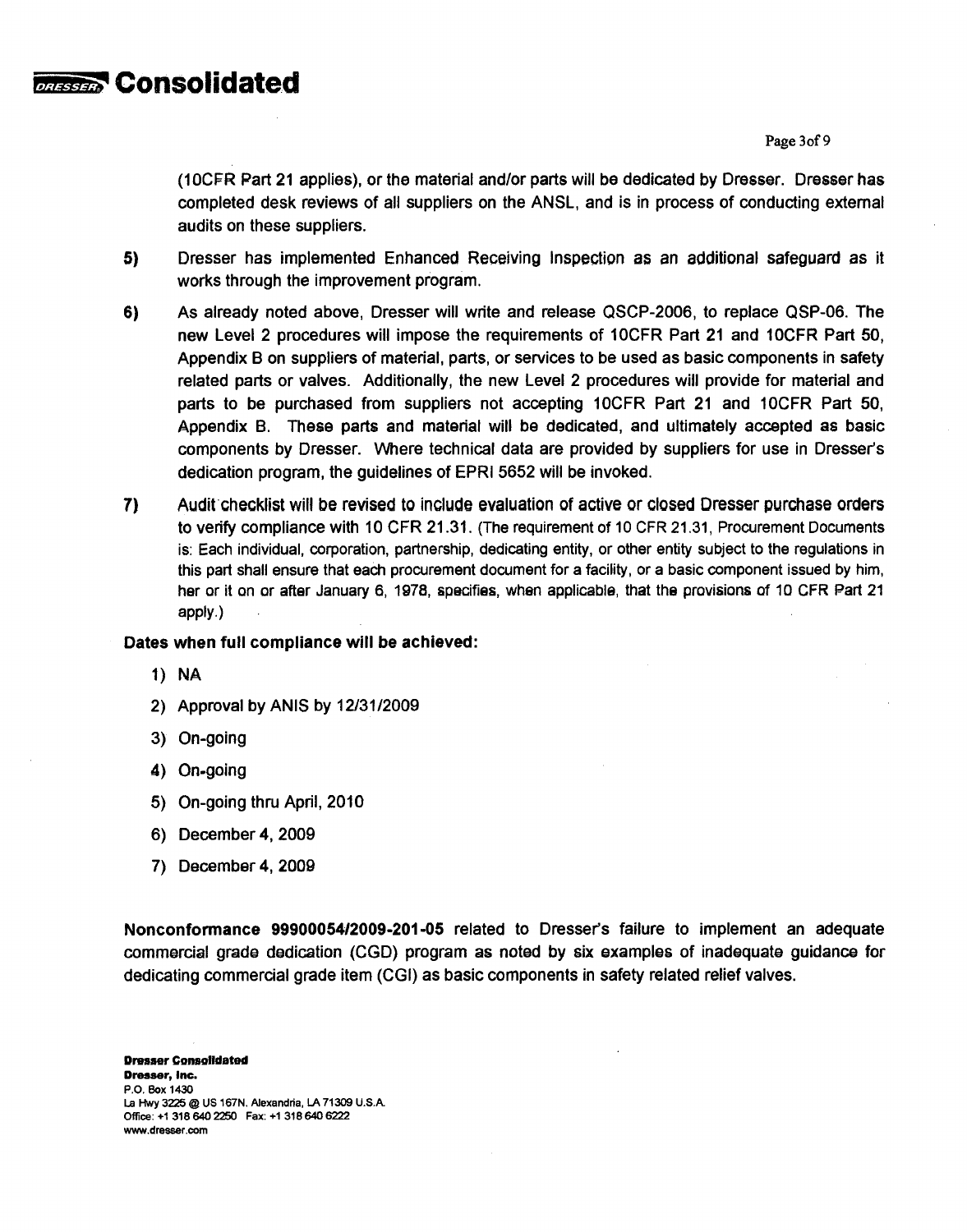

Page 4of 9

The Dresser corrective steps included: (1) updating engineering guidelines; (2) release a new Dresser Quality System Manual (QSM); (3) attend Nuclear Utility Procurement Committee (NUPIC)/NRC June meeting on approach to CGD; (4) use Advanced Product Quality Planning (APQP) approach (i.e., Failure Modes and Effects Analysis (FMEA)), and (5) implement a web based Quality Document System. Dresser also stated that full compliance will be achieved in December 2009. Dresser is also planning to release updates to Engineering Guidelines EG- 037, EG-059, EG-490, EG-368 in July 2009 and a new QSM in September 2009.

The NRC staff also noted that Dresser references PPAP 4th edition that implements the APQP approach (i.e., FMEA) from the automobile industry. Dresser states that this document deals with topics relevant to CGD process. The NRC staff has not endorsed this standard for CGD in the nuclear industry. Please provide further details on how Dresser intends to implement a CGD program consistent with guidance in the following:

\* NRC Generic Letter (GL) 91-05, "Licensee Commercial-Grade Procurement and Dedication

Programs," dated April 9, 1991

\* EPRI NP-5652, "Guideline for the Utilization of Commercial Grade Items in Nuclear Safety-

Related Applications (NCIG-07)"

### Further Corrective Steps that will be taken and the expected results to be achieved:

- 1) This issue has largely been addressed in the response to Violation 99900054/2009-201-02 above.
- 2) Dresser will release a new version of the QSM, and new versions of Level 2 documents, including revisions of existing Level 2 documents to reflect the guidelines of EPRI NP-5652, and NRC Generic Letter (GL) 91-05. The controls will be driven down into the Level 2 documents through the use of control plans, Design FMEA, and Process FMEA. NQA-1-2008 controls have been added, unless there is a conflict with NQA-1-1994, and then the latter will prevail.

Dresser Consolidated Dresser, **Inc.** P.O. Box 1430 La Hwy 3225 @ US 167N. Alexandria, **LA** 71309 **U.S.A.** Office: +13186402250 Fax: +13186406222 www.dresser~com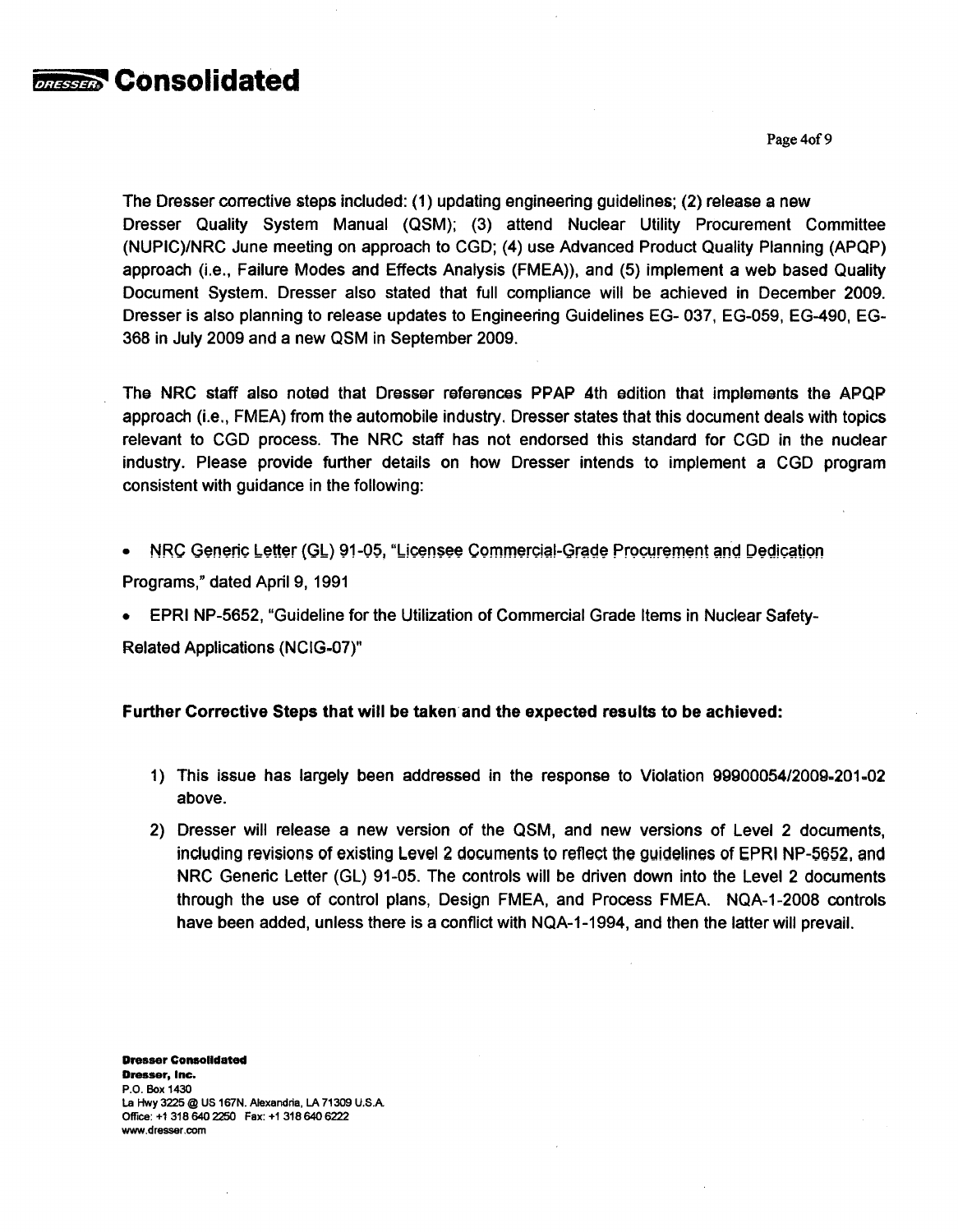

Page 5of 9

Dates when full compliance will be achieved:

- **1)** NA
- 2) December 31, 2009

Nonconformance 99900054/2009-201-07 related to Dressers' failure to include a requirement in its purchase orders to suppliers on its ANSL to have a QA program that meets the applicable requirements of Appendix B to 10 CFR Part 50.

Dresser stated in the May 27, 2009, response that "Quality Control Program Requirement

(QCPR)-1 will be updated to add 10 CFR Part 50, Appendix B to the requirements of the supplier's quality programs. Suppliers will need to determine that their quality programs comply with these requirements." Dresser planned to update QCPR-1 in June, 2009. Dresser also stated that it will issue Quality Alert (survey) to the appropriate suppliers requesting them to provide a statement showing that they are in compliance with the requirements in 10 CFR Part 50, Appendix B.

The use of "Quality Alert" surveys is not an acceptable method for conducting audits of suppliers listed on an ANSL. 10 CFR Part 50, Appendix B provides the requirements for the authority and duties of persons and organizations performing activities affecting safety-related functions of structures, systems and components. It is Dresser's responsibility to determine whether its suppliers have adequate QA programs that meet these requirements, prior to Dresser's placement and retention of suppliers of basic components on its ANSL. In accordance with 10 CFR Part 50, Appendix B, Criterion XVIII, "Audits," please provide further details on Dresser's plans to complete external audits of suppliers QA programs for suppliers on the Dresser ANSL. Dresser also needs to address revising active purchase orders to impose 10 CFR Part 50, Appendix B requirements on the ANSL suppliers.

### Further corrective steps that will be taken and the expected results to be achieved:

1) Dresser will only use "Quality Alert" surveys as a means to guide suppliers. Dresser has completed desk reviews of all suppliers on the ANSL. Dresser is in the process of determining which suppliers listed on the ANSL will accept purchase orders invoking 10CFR Part 50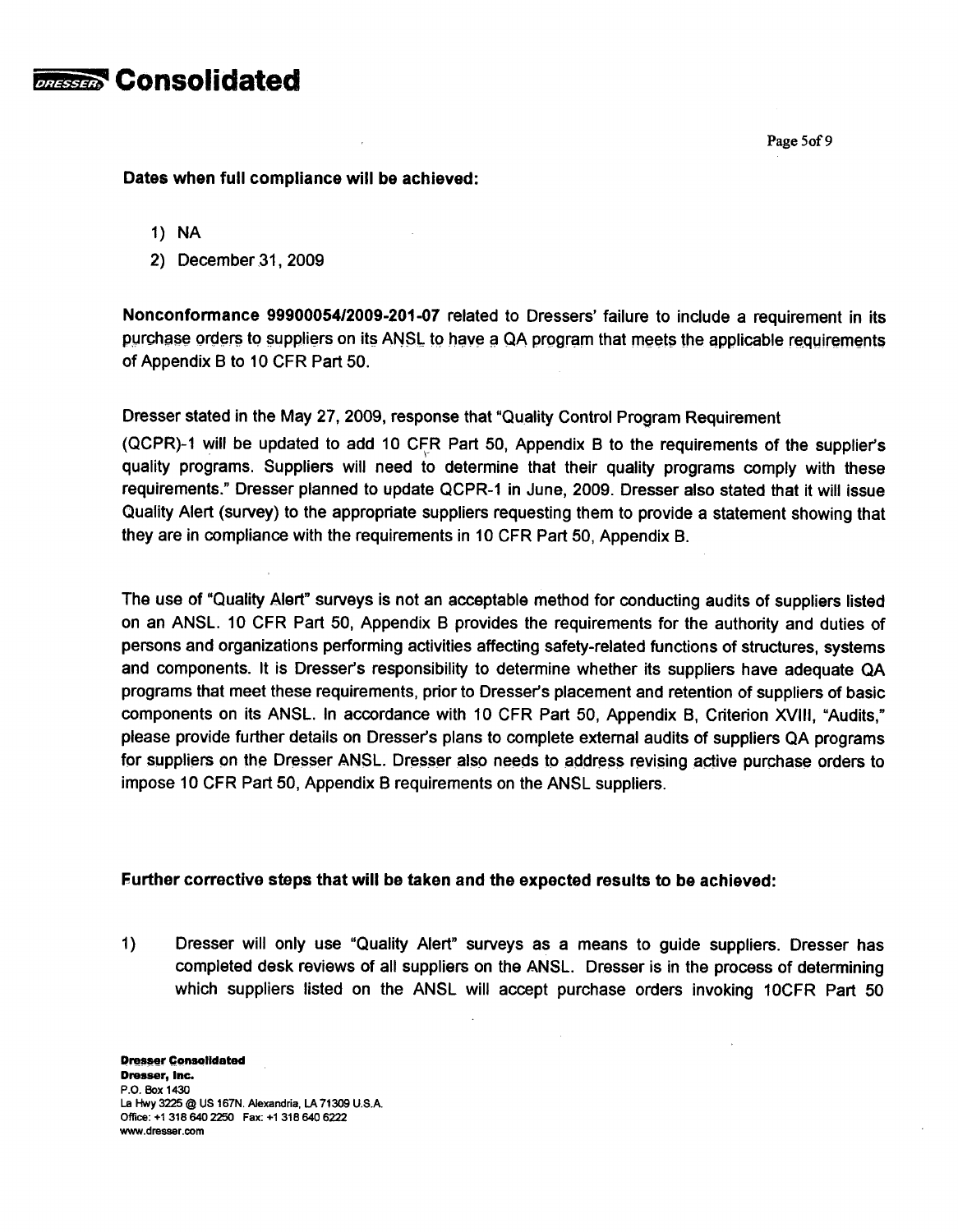

Page 6of 9

Appendix B and 1OCFR Part 21. Dresser will audit suppliers that accept compliance to 1OCFR Part 50 Appendix B and 1OCFR Part 21 to determine if the supplier has an adequate program to meet the requirements. Dresser is in the process of planning and performing audits on suppliers listed on the ANSL, where applicable. AFG Acquisition Group (American Foundry Group) was audited in April 2009, with a follow up conducted in August 2009. Tools used for audits will be 10 CFR Part 50 Appendix B, 10 CFR Part 21, NQA-1, and NCA-3800, as appropriate. Technical Surveys as described in EPRI 5652 will be carried out for suppliers that provide material, parts, or services used in Dressers **CGD** process.

2) Dresser is reviewing all new purchase orders for parts or materials that are intended for use in safety related components. Purchase orders to suppliers that accept 10CFR Part 50 Appendix B and 10CFR Part 21, that have been audited by Dresser and determined that the their quality program is adequate to meet the requirements, are being reviewed to ensure the requirements of the NRC Regulations are specified. Purchase orders to suppliers not providing basic components or materials will not have 10CFR Part 21 or 10CFR Part 50 Appendix B specified on the purchase orders. Purchase orders are being revised to specify the appropriate controls for the procurement of parts or materials intended for use in safety related components. At present Dresser is performing Enhanced Receiving Inspection on all parts to, be used in Safety Related Valves, or sold as spare parts for use in Safety Related Valves.

# Dates when full compliance will be achieved:

- 1) On-going thru April, 2010
- 2) On going.

Nonconformance 9990005412009-201-08 related to Dresser's failure to place copies of Non-

Conformances Reports (NCRs) into Supplier Audit Files as required by Section 5.2 of Dresser procedure QSP-17 as objective evidence of corrective action being taken. Dresser's corrective action response does not include any specifics regarding the review of other Supplier's Audit Files associated with all its other nuclear approved suppliers. Please provide a summary of Dresser's extent of condition evaluation that included the reviews of other nuclear approved supplier's audit files and associated findings.

Dresser Consolidated Dresser, Inc. P.O. Box 1430 La Hwy 3225 @ US 167N. Alexandria, LA 71309 U.S.A. Office: +1 318 640 2250 Fax: +1 318 640 6222 www.dresser.com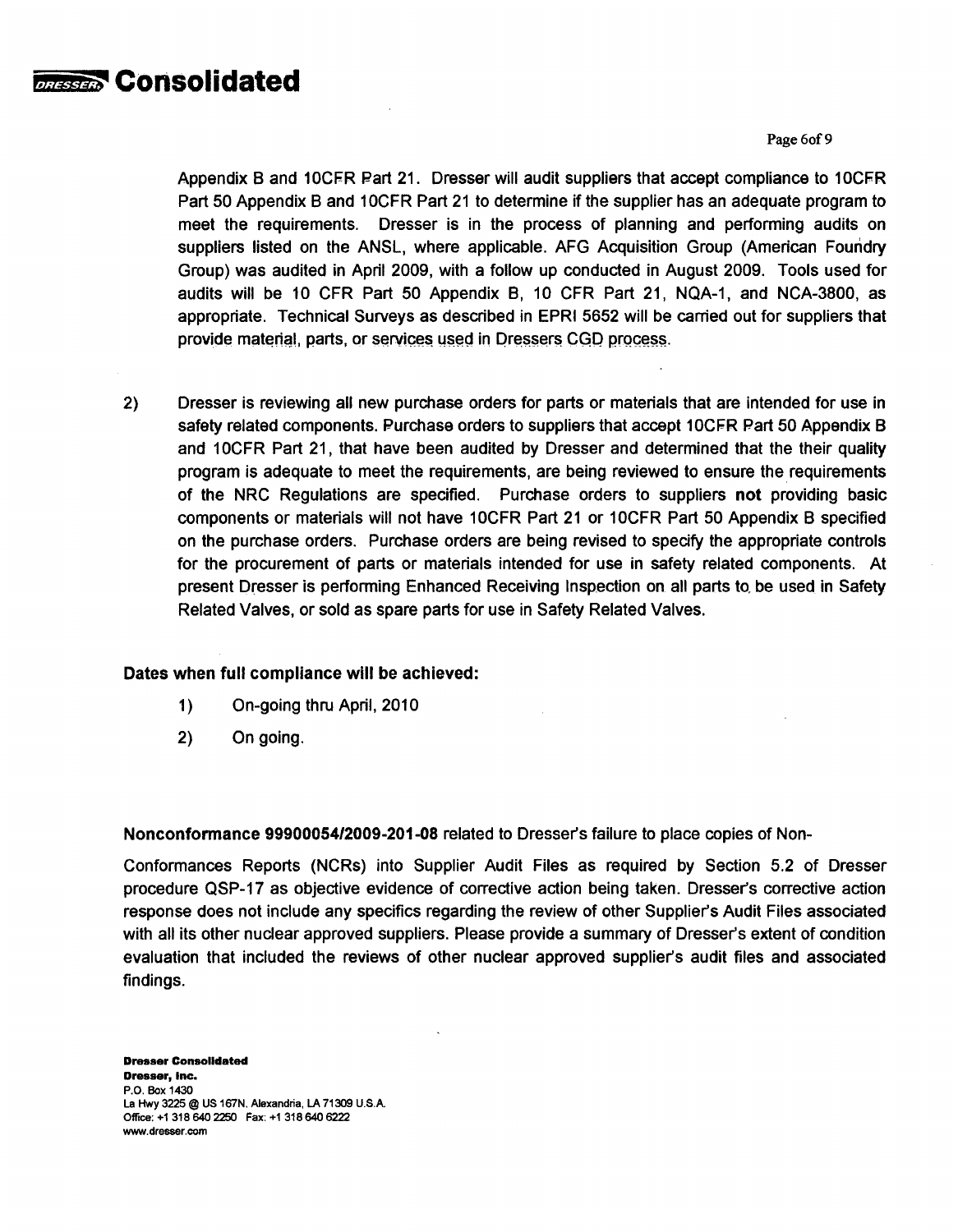

Page 7of 9

Further corrective steps that will be taken and the expected results to be achieved:

None required.

The NCR's that were noted in the American Foundry Group (AFG) audit report were not written as a result of audit findings. They were product nonconformances issued outside of the audit, and reviewed during the on site Quality System Audit of AFG.

Dates when full compliance will be achieved:

1) Full compliance was achieved on September 18, 2009.

Nonconformance 9990005412009-201-09 related to Dresser's use of a very large range (0- 20,000 psi) digital pressure gauge for conducting hydro testing at test pressures of 750 psi. Dresser's calibration procedure CAL-009 stated that test gauges used for hydrostatic testing would be accurate to **+/-** 0.1% of range with a Dead Weight Tester and **+/-** 0.5% of range with a Test Gauge. The corrective action steps listed in the Dresser response refer to how it determines the hydrostatic testing pressure and how this complies with the ASME Code; however, this response did not address the issue identified in the nonconformance.

Please provide a response that addresses the issue identified in NON 99900054/2009-201-9 related to the use of a pressure gauge that had a range and accuracy that were inappropriate for measuring the test pressure during hydrostatic testing.

## Further corrective steps that will be taken and the expected results to be achieved:

1) Dresser Procedure CAL009 does not clearly address the use of a digital gauge as a working test gauge for in-process hydrostatic testing. Dresser will revise procedure **CAL009** "CALIBRATION OF PRESSURE GAUGES (DIGITAL AND DIAL TYPE)" to add requirements for use of digital gauges in In-Process Hydrostatic Testing. Details of the use of digital gauges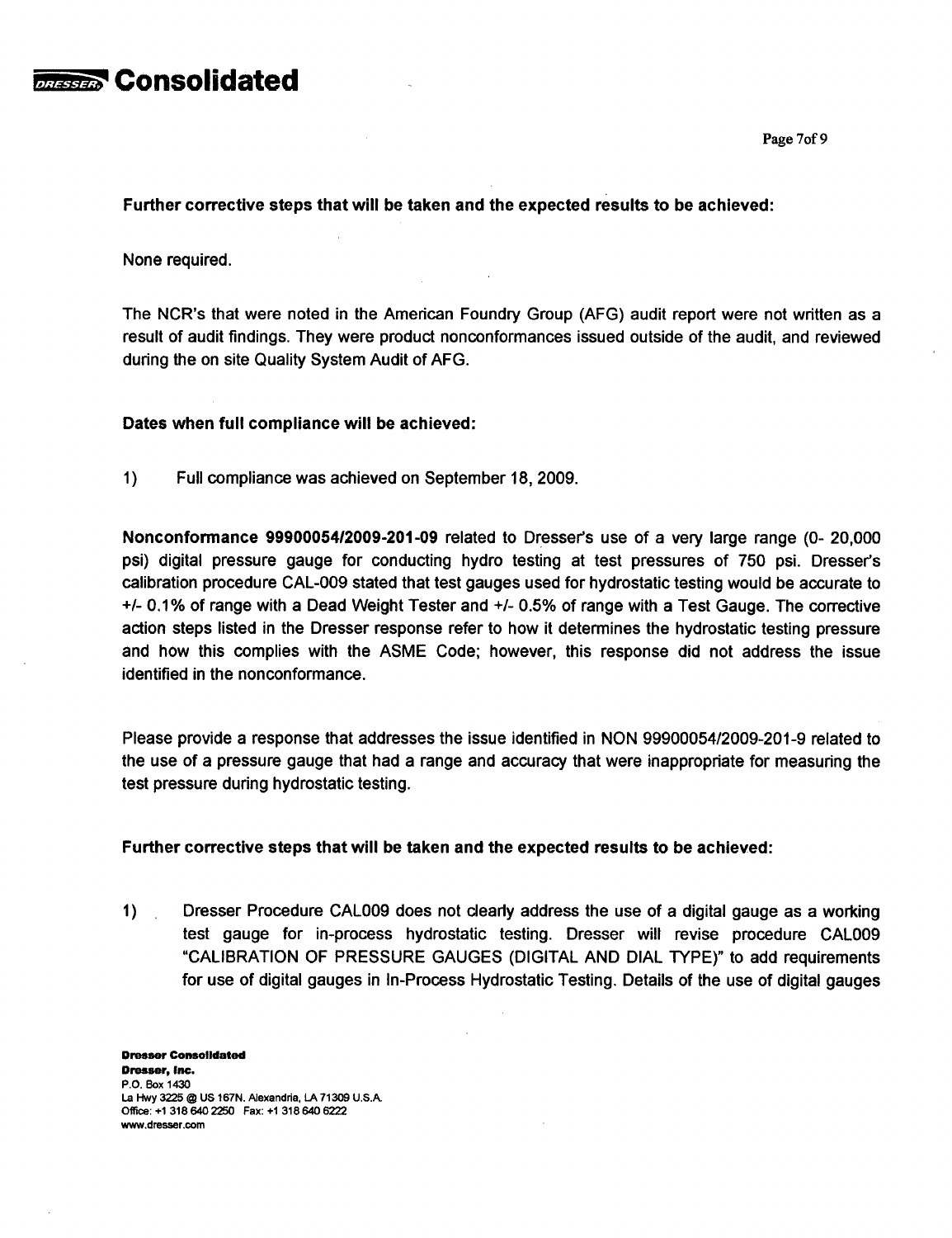

#### Page 8of 9

along their full range and the accuracy will be added. The 0-20,000 psi digital pressure gauge was appropriate for its use, as it is accurate throughout its full range. A product specification sheet is attached for the gauge in question, Heise Model 901A, showing it to be accurate throughout its full range, 0-20,000 psi, at a tolerance of  $+$  or  $-$  0.07%. See attachment on the Heise gauge.

#### Dates when full compliance will be achieved:

1) December 4, 2009

#### Comment:

Digital pressure gauges are accurate throughout the full scale range of the gauge. Using a digital pressure gauge with a range of 0 to 20,000 pounds and at the gauge accuracies shown, the pressure tolerance would be as shown.

| Test Pressure |       | Tolerance @ + or - 0.5%   ASME B&PV Code Section |
|---------------|-------|--------------------------------------------------|
| psig          | psig  | III Tolerance $@ + or - 1\%$<br>psig             |
| 750           | 3.75  | 7.5                                              |
| 3750          | 18.75 | 37.5                                             |
| 20,000        | 1000  | 2000                                             |

Nonconformance 9990005412009-201-12 was related to Dresser's failure to provide adequate and consistent procedural guidance for interfaces among its 10 CFR Part 21 reporting, corrective action, nonconforming items, and repair/replacement processes. While the Dresser response indicated that various QSPs were being updated, the Dresser response did not include sufficient information for the NRC to conclude that the changes being made addressed integration of these procedures. Please provide additional information that addresses this integration. The NRC staff requests that Dresser provide details on corrective actions, extent of condition, and scheduling of completion of actions.

Dresser Consolidated Dresser, Inc. P.O. Box 1430 La Hwy 3225 **@** US 167N. Alexandria, LA 71309 **U.SA.** Offioe: **+1** 3186402250 Fax: +1 3186406222 www.dresser.com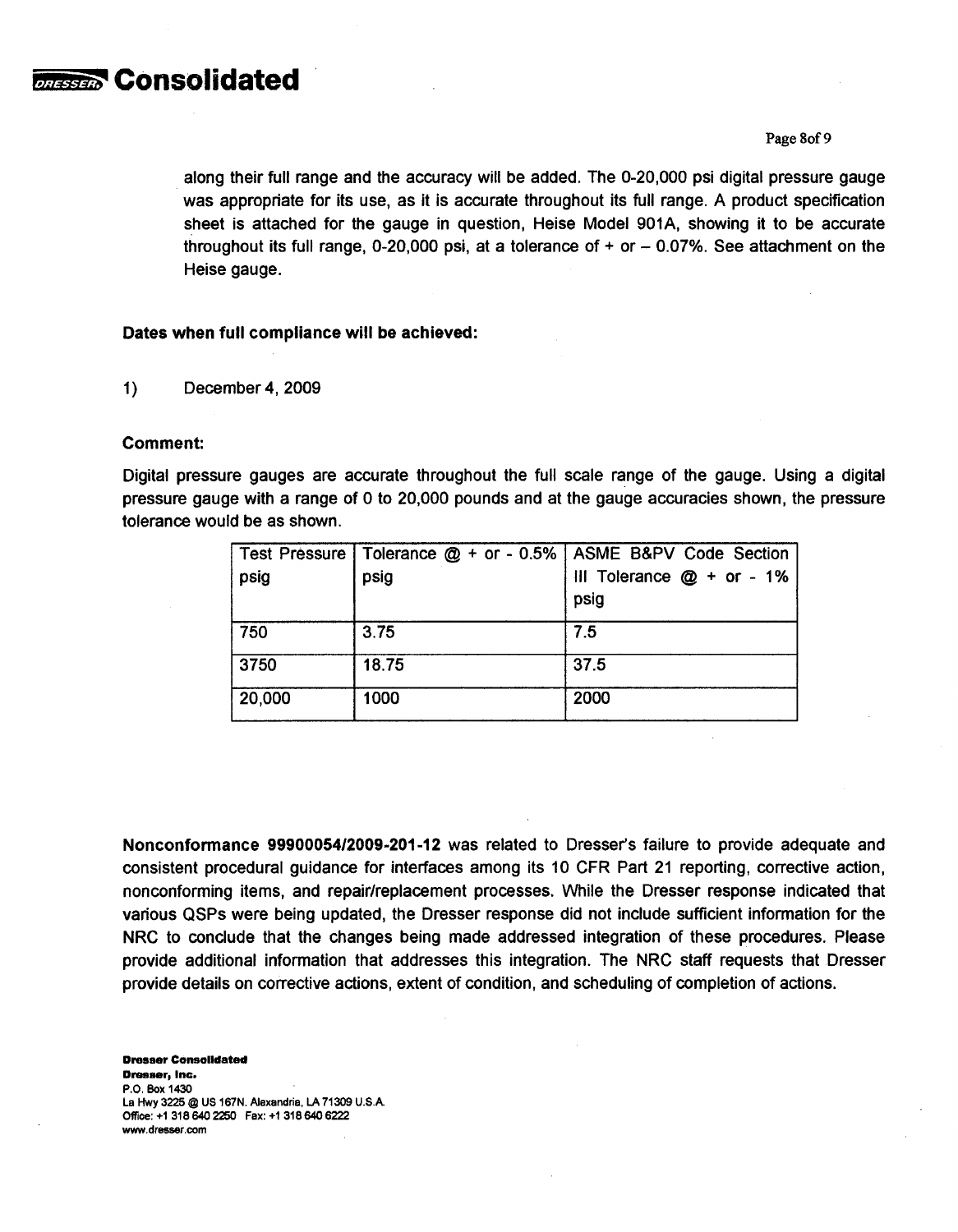

Page 9of 9

#### Further corrective steps that will be taken and the expected results to be achieved:

- 1) The following actions have been taken:
	- a. The Non-Conformance Report (NCR) form has been revised to add a statement to be checked for indicating a potential safety issue. Statement is as follows:

"Does defect present potential safety issue? n10 CFR PART 21".

b. The Effective Problem Solving (EPS) form used for all Internal **/** External Corrective Actions has been revised to add a statement to be checked for indicating a potential safety issue. Statement is as follows:

"Does defect present potential safety issue? **E]10** CFR PART 21".

## Dates when full compliance will be achieved:

- 2) Full compliance was achieved on June 22, 2009.
- 3) Full compliance was achieved on January 9, 2009.

Sincerely,

Richard F. Budzinski Director of Operational Excellence and Quality Systems P.O. Box 1430, Alexandria, Louisiana 71309 U.S.A. Office: +1 318 640 6232 Fax: +1 318 640 6126 Mobile: +1 318 880 1717 E-mail: richard.budzinski@dresser.com www.dresser.com



Dresser Consolidated Dresser, **Inc.** P.O. Box 1430 La Hwy 3225 @ US 167N. Alexandria, LA 71309 **U.S.A.** Office: +13186402250 Fax: +13186406222 www.dresser.com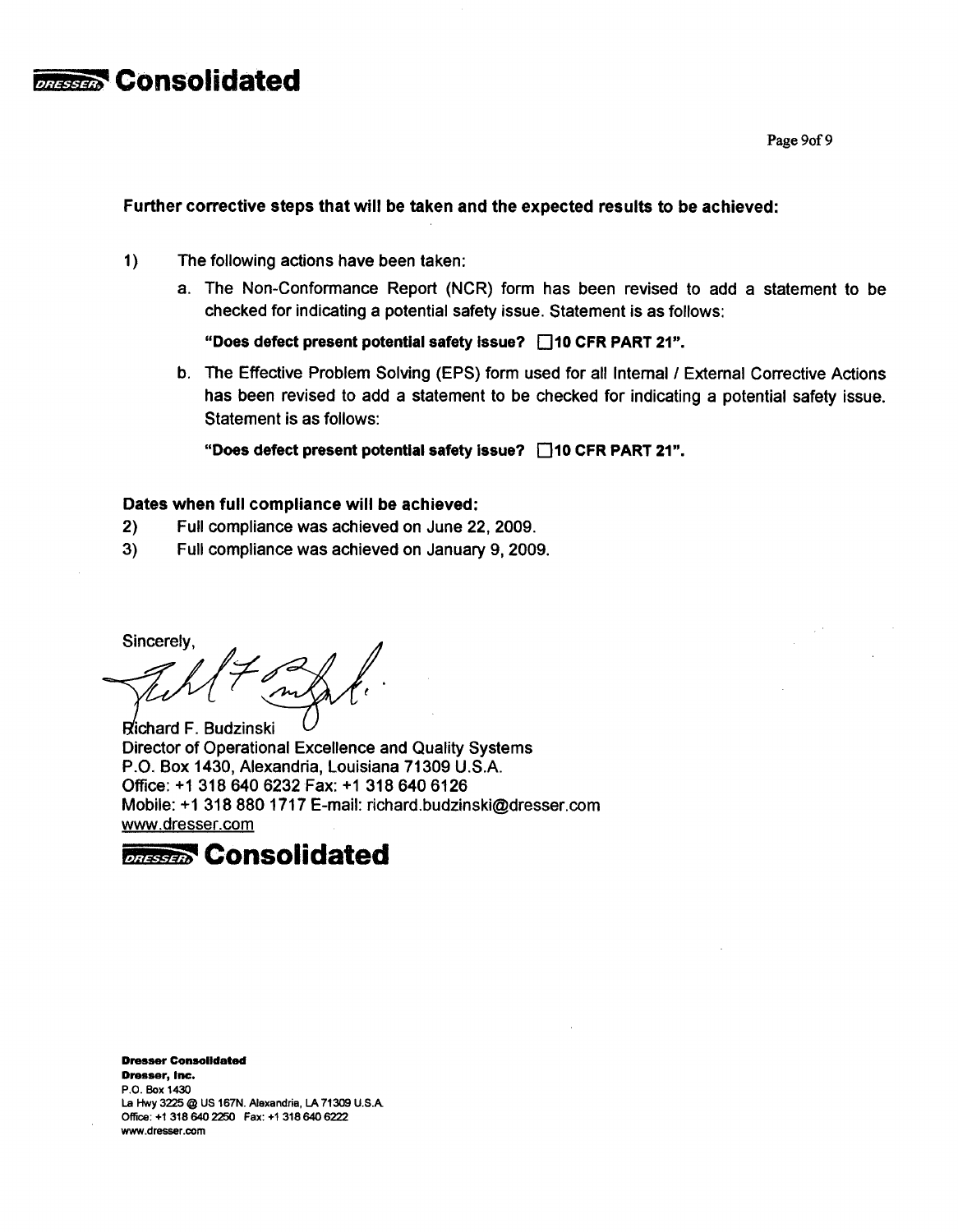# Heise® Models 901A and 901B Digital Pressure Indicators

n an I